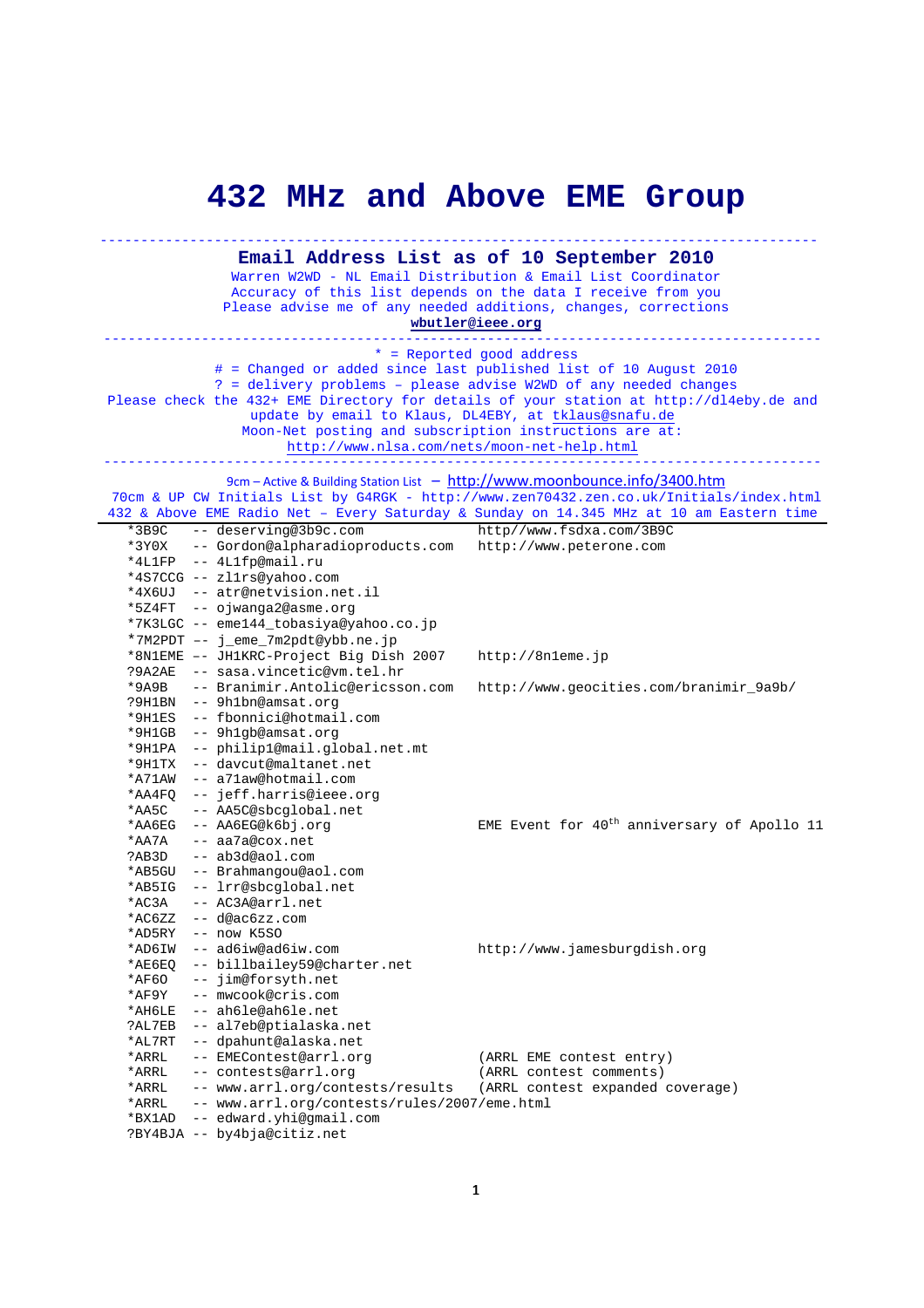|        | *C31TLT -- ea3dxu@urcat.org                                     | http://www.ari-crt.it/c31tlt         |
|--------|-----------------------------------------------------------------|--------------------------------------|
|        | *C6ARI -- dl3och@qmx.de                                         |                                      |
|        | *CT1DMK -- cupido@mail.ua.pt                                    | http://w3ref.cfn.ist.utl.pt/cupido   |
|        | *CT1EKD -- ct1ekd@hotmail.com                                   |                                      |
|        | *CT1HZE -- info@dubus.de                                        |                                      |
|        | *CT3/DL1YMK -- DL1YMK@aol.com                                   |                                      |
|        | *CU8AO -- microwave@sapo.pt                                     |                                      |
|        | *D44TD -- dl8vhrfrank@aol.com                                   | http://www.dl8yhr.de                 |
|        | *DB6NT -# Michael.6nt@kuhne-electronic.de http://www.db6nt.de   |                                      |
|        | *DD1PC -- marco.schol@citi.com                                  |                                      |
|        | *DD1XF -- frank.schreyer@debitel.net                            |                                      |
| *DD7PC | -- marco.scholz@citi.com                                        |                                      |
|        | *DF0MFG -- klonke@qmx.de                                        |                                      |
|        | *DF1SR -- df1sr@arcor.de                                        |                                      |
|        | ?DF3GL -- eme@astropeiler.de                                    |                                      |
|        | *DF3RU -- karl.schmidt@asamnet.de                               |                                      |
|        | *DF4PV -- df4pv@yahoo.de                                        |                                      |
|        | *DF4UE -- df4ue@darc.de                                         |                                      |
| *DF5JJ | -- peter@dj5jj.de                                               | http://www.df5jj.de                  |
|        | *DF5LF -- dl5lf@qsl.net                                         |                                      |
|        | *DF6NA -- df6na@df6na.de                                        | http://www.df6na.de                  |
|        | *DF9CY -- eme@df9cy.de                                          | http://www.df9cy.de                  |
|        | *DF9QX -- matthias.df9qx@t-online.de                            |                                      |
|        | ?DH1FM -- dh1fm@web.de                                          |                                      |
|        | ?DH5HV -- DH5HV@t-online.de                                     |                                      |
|        | *DJ3FI -- HTdj3fi@t-online.de                                   |                                      |
| *DJ3JJ | -- dj3jj@gmx.net                                                |                                      |
|        | *DJ5MN -- dj5mn@web.de                                          |                                      |
|        | *DJ5MN -- dj5mn@9a0tcp.ampr.org                                 |                                      |
|        | ?DJ5NV -- dj5nv@t-online.de                                     |                                      |
|        | *DJ6MB -- DJ6MB@t-online.de                                     |                                      |
|        | *DJ8MS -- dj8ms@web.de                                          |                                      |
| *DJ9BV | $--$ SK                                                         |                                      |
|        | *DJ9YW -- DJ9YW@t-online.de                                     | http://www.dj9yw.de                  |
|        | ?DK2PH -- hans@dk2ph.de                                         |                                      |
|        | *DK3FB -- dk3fb@web.de                                          |                                      |
|        | *DK3WG -- dk3wq@online.de                                       | http://www.mydarc.de/dk3wg           |
|        | *DK4JN -- a@neidenoff.com                                       | http://www.neidenoff.com             |
| *DK5AI | -- dk5ai@dk5ai.de                                               | http://www.dk5ai.de                  |
|        | *DK5YA -- dk5ya@dk5ya.de                                        |                                      |
|        | ?DK7JN -- neidenoff@htw-saarland.de                             | http://www.neidenoff.com             |
| *DK9ZY | -- cwp003@email.mot.com                                         |                                      |
|        | *DL0AO -- thomas.hoeppe@asamnet.de                              |                                      |
|        | ?DLOEF -- eme@astropeiler.de                                    |                                      |
|        | *DLOGER -- dl3iae@gmx.de                                        | http://www.astropeiler.de            |
|        | *DL0SHF -- carsten.esch@appello.de                              | http://www.qsl.net/dl0shf            |
|        |                                                                 |                                      |
|        | *DL1EJA -- dl1eja@yahoo.de<br>*DL1HYZ -- uli.dl1hyz@t-online.de |                                      |
|        |                                                                 | http://www.DL1HYZ.de                 |
|        | *DL1YMK -- DL1YMK@aol.com<br>*DL2HWA -- Firma-KCT@t-online.de   | http://www.dl1ymk.de                 |
|        |                                                                 |                                      |
|        | *DL2LAC -- ECarstensen@t-online.de                              |                                      |
|        | *DL2RSX -- olaf.dl2rsx@planet-interkom.de                       |                                      |
|        | *DL3IAE -- dl3iae@gmx.de                                        |                                      |
|        | ?DL3EAG -- stephan.flick@nokia.com                              |                                      |
|        | *DL3OCH -- DL3OCH@gmx.de                                        | http://www.dl3och.de                 |
|        | *DL3YEE -- DL3YEE@qmx.de                                        | http://www.dl3yee.de                 |
|        | *DL4DTU -- dl4dtu@darc.de                                       |                                      |
|        | *DL4EBY -- tklaus@snafu.de                                      | http://www.dl4eby.de (EME Directory) |
|        | *DL4KG -- znoyek@t-online.de                                    |                                      |
|        | *DL4MEA -- guenter.koellner@nsn.com                             |                                      |
|        | *DL4MUP -- g4hup@btinternet.com                                 |                                      |
|        | *DL4XX -- dl4xx@web.de                                          |                                      |
|        | *DL5FN -- dl5fn@t-online.de                                     |                                      |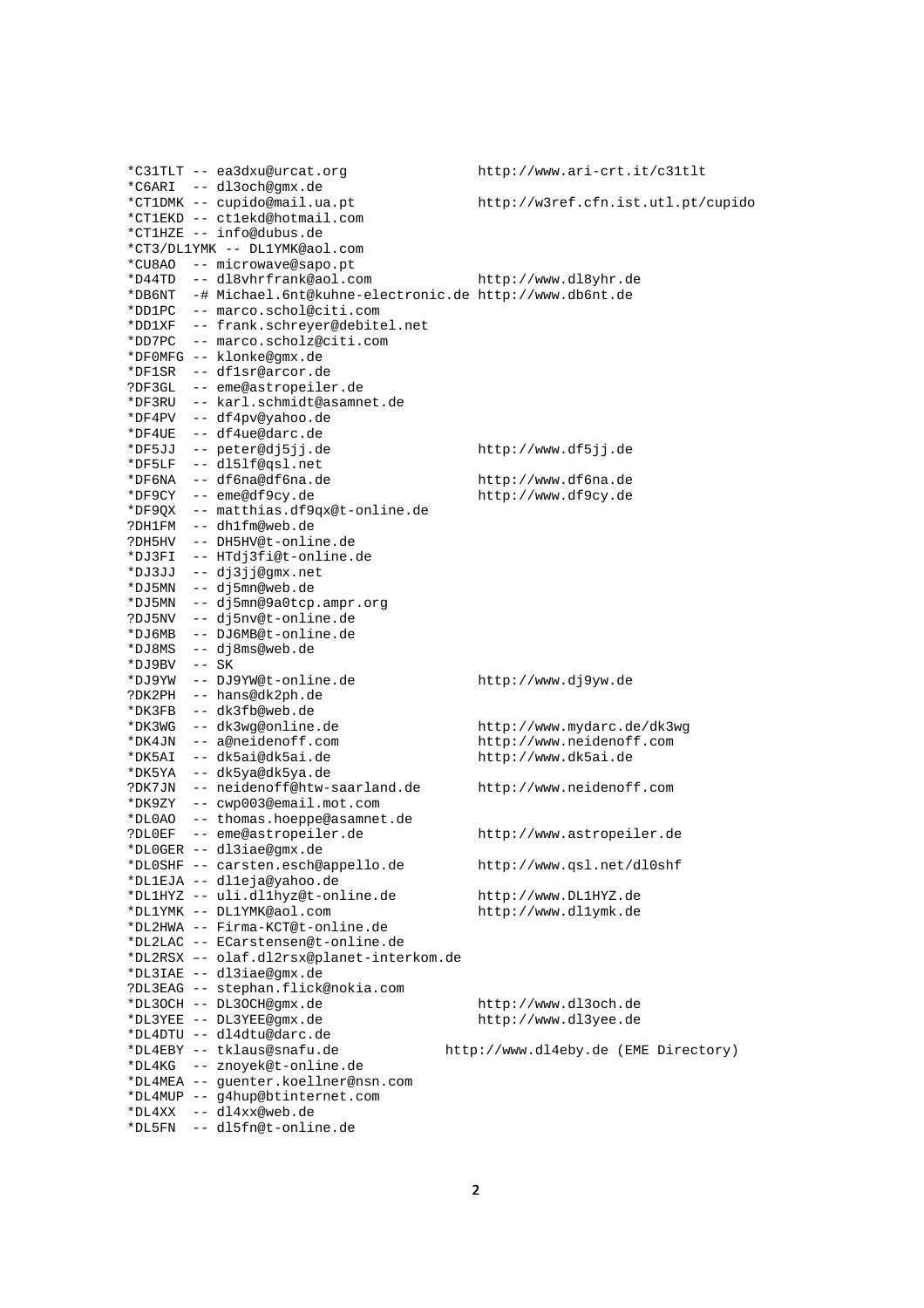|          | *DL5LF -- frank.dobert@gmx.de                       |                             |
|----------|-----------------------------------------------------|-----------------------------|
|          | ?DL5MAE -- dl5mae@dl6rai.muc.de                     |                             |
|          | *DL6LAU -- carsten.esch@appello.de                  |                             |
|          | *DL6WU -- DL6WU@t-online.de                         |                             |
|          | *DL7AFB -- bodo.woyde@web.de                        |                             |
|          | *DL7APV -- DL7APV@gmx.de                            |                             |
|          | *DL7FF -- w.melzer@t-online.de                      | (same as DL2RSX?)           |
|          | *DL7UDA -- dl7uda@versanet.de                       |                             |
|          | *DL7YC -- ploetz@snafu.de                           |                             |
|          | *DL8YHR -- dl8yhrfrank@aol.com                      | http://www.dl8yhr.de        |
|          | *DL9EBF -- dl9ebf@nexgo.de                          |                             |
|          | *DL9JY -- R.Knorr@t-online.de                       |                             |
|          | *DL9KR -- bruinier@t-online.de                      | 432 MHz EME DXCC #1         |
|          | *DL9NDD -- now DJ5NV                                |                             |
|          | *DP1POL -- dp1pol@agcw.de                           |                             |
|          | *EA1DDO -- ea1ddo@hotmail.com                       |                             |
|          | *E21QJU -- e21qju@qmail.com                         |                             |
|          | *EA2LY -- e.gil@sarenet.es                          |                             |
|          | ?EA3/DL3MGL -- ckohler@tinet.fut.es                 |                             |
|          | *EA3ADW -- ea3adw@INICIA.ES                         |                             |
|          | *EA3DXU-- ea3dxu@sapse.com SK                       |                             |
|          | *EA3UM -- ea3umm@terra.es                           | http://www.ea3um.com        |
|          | *EA3XU -# ea3xu@ure.es                              | http://www.ea3xu.es         |
|          | ?EA5GIY -- ericoff@dragonet.es                      |                             |
|          | *EA6VQ -- ea6vq.1@vhfdx.net                         | http://www.vhfdx.net        |
|          | *EI/DL1YMK -- DL1YMK@aol.com                        |                             |
|          | *EI4DQ -- ei4dq@tinet.ie                            |                             |
|          | *EI7FJ -- ei6gf@eircom.net                          |                             |
|          | *EI9E -- ei6gf@eircom.net                           |                             |
|          | *ES2RJ -- Toomas. Kull@orbis.ee SK ES8X coordinator |                             |
|          | *ES5PC -- viljo@comnet.se                           |                             |
|          | *ES6RQ -- ants@ritsu.ee                             |                             |
| $*$ ES8X | -- es2rj@erau.ee                                    | http://www.vrc.ee           |
|          | *EV5M -- kazz@inbox.ru (UA3ATS)                     |                             |
|          | *F/G0VBA-- graham.d@wanadoo.fr                      |                             |
|          | *F1EHN -- jjm_f1ehn@wanadoo.fr                      | http://www.flehn.org        |
|          | *F1ODA -- F1ODA@AOL.COM                             |                             |
|          | *F1PYR -- andre.esnault@infodip.com                 |                             |
|          | *F2TU -- f2tu.philippe@orange.fr                    | http://F2TU.perso.orange.fr |
|          | *F5FLN -- f5fln@rfham.com                           |                             |
|          | *F5HRY -- F5HRY@wanadoo.fr                          |                             |
|          | *F5JTA -- guy.delouard@wanadoo.fr                   |                             |
|          | *F5JWF -- f5jwf@wanadoo.fr                          | http://f5jwf.free.fr        |
|          | *F5KDK -- RCEMEP Club Station                       | http://www.f5kdk.fr.st      |
| *F5SDD   | -- david.sanchez@teklogix.fr                        | http://www.f5sdd.fr.st      |
| *F5SE    | -- kozton@free.fr                                   |                             |
|          | *F5VKO -- f5vko@wanadoo.fr                          |                             |
|          | *F6DRO -- Dominique.DEHAYS@enac.fr                  |                             |
| *F6ETI   | -- f6eti@wanadoo.fr                                 |                             |
| *F6HVK   | -- f6hvk@wanadoo.fr                                 |                             |
|          | *F6KHM -- f5ttu@club-internet.fr                    | (Club Station)              |
| *FR5DN   | -- fr5dn@izi.re                                     |                             |
| *FY5DG   | -- sylvie.albrieux@wanadoo.fr                       |                             |
|          | -- GOMRF@aol.com                                    |                             |
| *GOMRF   |                                                     |                             |
| *G0RUZ   | -- conrad@g0ruz.com                                 |                             |
| *G3FPK   | -- g3fpk@compuserve.com                             |                             |
| *G3IMV   | -- John Hunter SK on 10 Apr 2004 per G3FPK          |                             |
| *G3LQR   | -- q3lqr@aol.com                                    |                             |
| *G3LTF   | -- g3ltf@btinternet.com                             |                             |
| *G3YTL   | -- david.hilton-jones@clneuro.ox.ac.uk              |                             |
| *G4ALH   | -- 101707.2450@compuserve.com                       |                             |
| *G4CCH   | -- howard@q4cch.com                                 | http://www.g4cch.com        |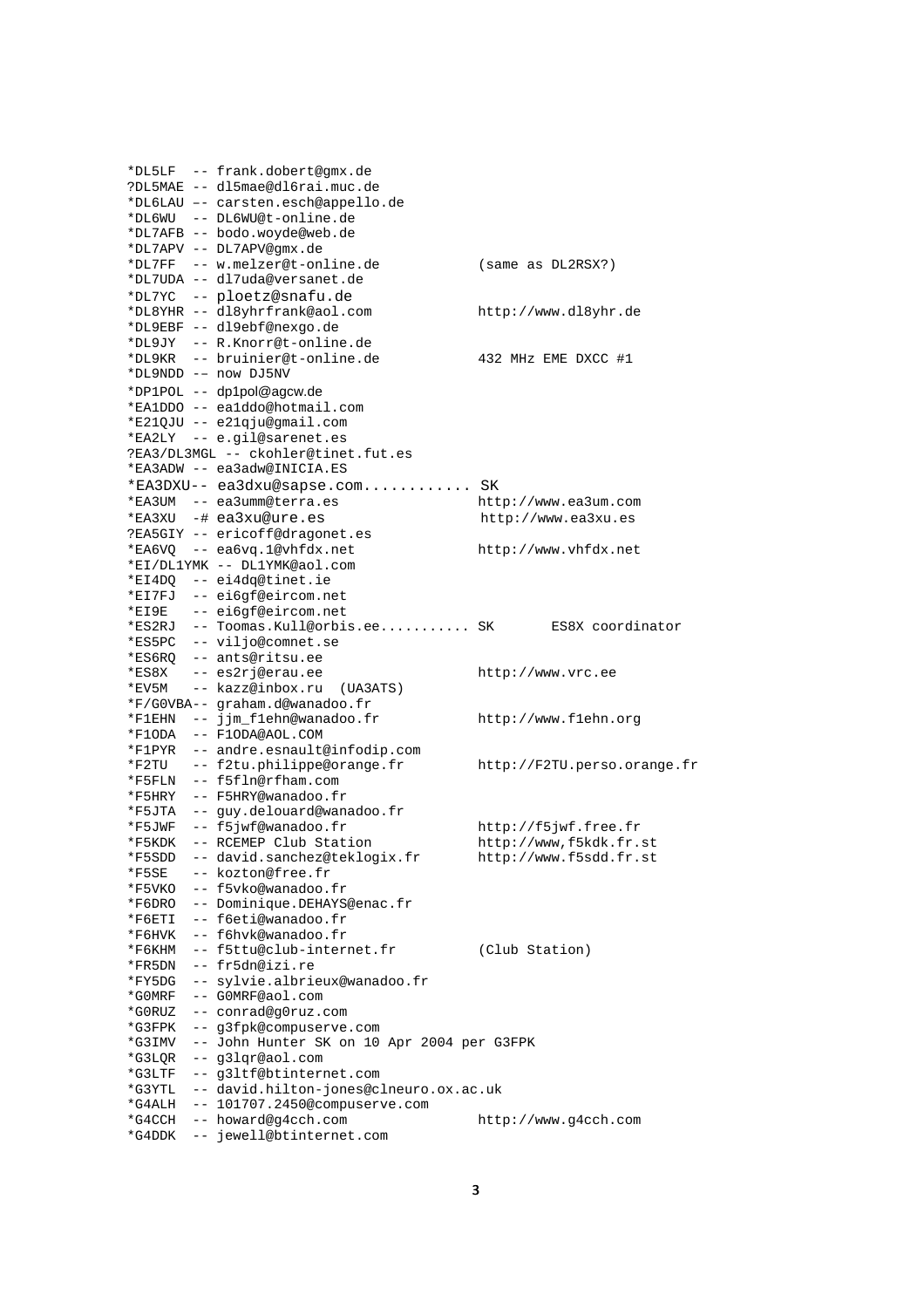```
*G4DHF -- David@g4dhf.freeserve.co.uk 
*G4DZU -- doug.parker@btinternet.com http://www.doug.parker.btinternet.co.uk 
*G4ERG -- g4erg@g4erg.karoo.co.uk........ SK 
*G4HUP -- g4hup@btinternet.com http://g4hup.com 
*G4KLX -- jonathon@mechserv.demon.co.uk 
*G4NNS -- brian-coleman@tiscali.co.uk 
*G4PMK -# gm4pmk@marsport.org.uk 
*G4RGK -- g4rgk@btinternet.com http://www.zen70432.zen.co.uk/JT65/JT65.htm 
*G4YTL -- david.hilton-jones@clinical-neurology.oxford.ac.uk 
*G7VJR -- Michael@wells.org.uk 
*G8VHI -- Regwoolley@aol.com 
*GD4TEP -- gd4tep@safe-mail.net 
*GM0ONN -- iain.barnetson@hotmail.com 
*GM3SEK -- gm3sek@ifwtech.co.uk 
*GM4ISM –- gm4ism@blueyonder.co.uk 
*GM4JJJ -- gm4jjj@amsat.org http://www.gm4jjj.co.uk 
*GW3XYW –- gw3xyw@thersgb.net 
*GW4DGU -- chris@chris-bartram.co.uk was G4DGU 
*GW8IZR -- paul@greenrover.demon.co.uk 
*HA1YA -- ha1ya@chello.hu 
*HA5SHF -- kiraly.csaba@ln.matav.hu 
*HB0/HB9FX -- hb9bhu@bluewin.ch 
*HB9BBD -- dfaessler@bluewin.ch http://www.hb9bbd.ch 
?HB9BCD -- hb9bcd@ticino.com 
*HB9BHU -- hb9bhu@bluewin.ch 
                                        http://www.hb9q.ch (EME Standings)
*HB9DFG -- hb9dfg@gmx.net 
*HB9EHJ -- bodo.fritsche@gmx.de http://www.dl3och.de 
*HB9FX -- hb9bhu@bluewin.ch 
*HB9HAL -- hb9hal@hb9gr.ch 
*HB9JAW -- hb9jaw@bluewin.ch http://www.qsl.net/hb9jaw 
*HB9JBL -- hb9jbl@zisi.ch http://www.zisi.ch 
*HB9Q -- hb9q@hb9q.ch http://www.hb9q.ch(EME Standings) 
*HB9SUL –- now hb9dur (inactive EME) 
*HB9SV -- ik2mmb@email.it (relay) 
*HJ3PXA -- megatek@colomsat.net.co 
*HK1DX -- ea3ddo@hotmail.com 
*HK3W -- hk3w.qrz@gmail.com 
*HK3SGP -- hk3sgp@amsat.org now HK3W
*HP3TA -- zamialouis@Gmail.com 
*HP3XUG -- hp3xug@gmail.com 
*HS3DF -- susajj@mozart.inet.co.th 
?I0UGB -- Sturbani@Pelagus.it 
*I0JXX -- i0jxx@i0jxx.it http://www.i0jxx.it 
*I1NDP -- nando.pellegrini@tiscali.it 
*I1PIK -- i1pik@gmail.com 
*I2FAK -- i2fak@amsat.org 
?I3DLI -- i3dli@veneto.shineline.it 
*I4BER -- tomasset@ira.inaf.it 
*I4TTZ -- i4ttz@libero.it 
*I4ZAU -- lodzauli@tin.it 
*I5CTE -- pgb932@gmail.com 
?I5MXX -- i5mxx@allstarsviaggi.it 
?I5MZY -- i5mzy@dada.it 
?I5PPE -- pipesa@tin.it 
*I5YDI -- patriota_L@libero.it 
*IK6EIW -- asmag@libero.it
*I6PNN -- patamato@yahoo.it 
*IK0BZY -- fa00416@tiscali.it 
?IK0EQJ -- 106375.1600@compuserve.com 
*IK1MTZ -- disibona@tin.it 
*IK2DDR -- frankddr@tin.it 
*IK2MMB -- ik2mmb@email.it
```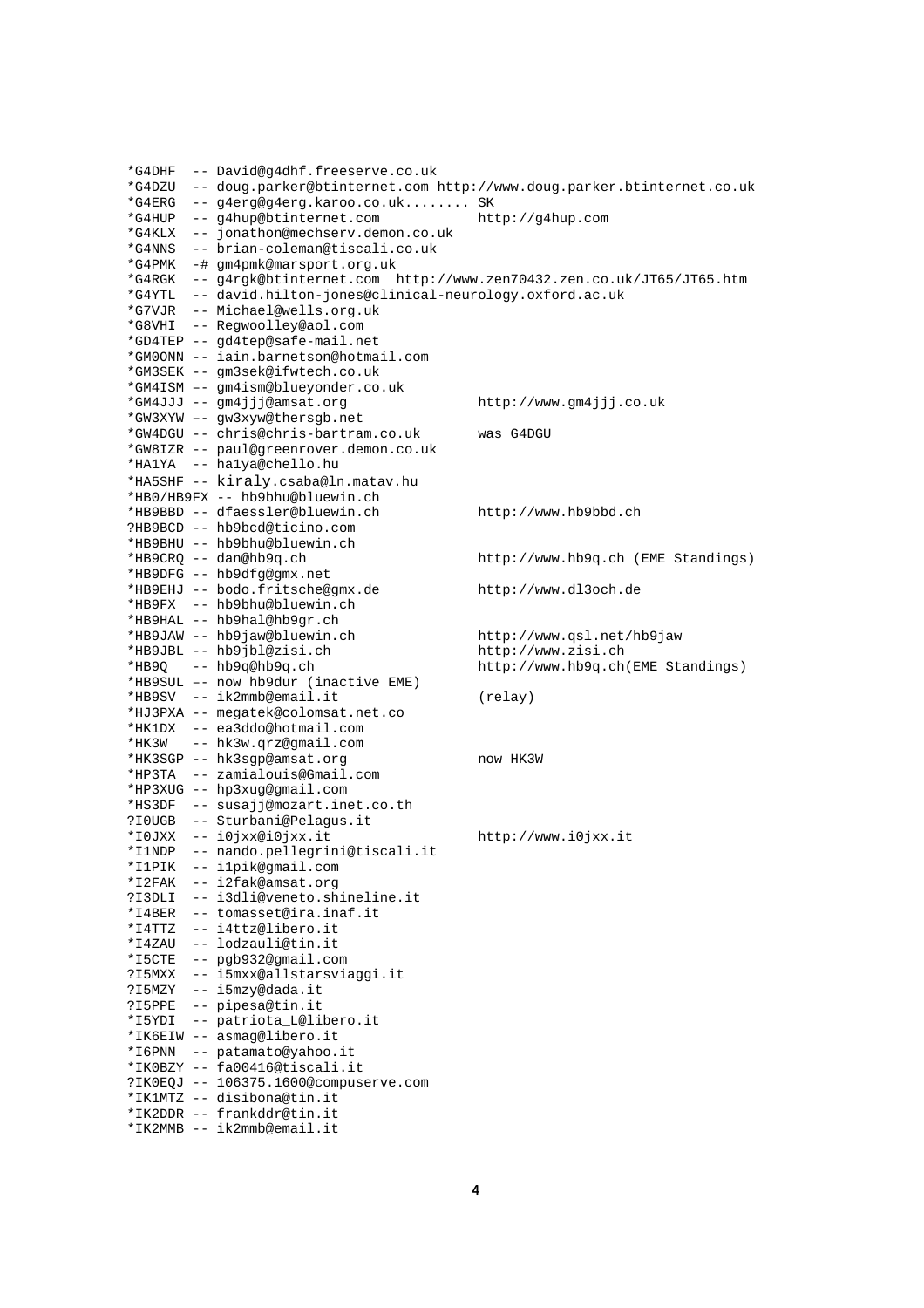```
*IK2RTI -- ik2rti@gmail.com 
*IK3COJ -- ik3coj@fastwebnet.it 
*IK5WJD -- ikcsg@tin.it 
*IN3AGI -- pgorfer@virgilio.it 
?IN3KLQ -- in3klq@amsat.org 
*IQ4DF -- lodzauli@tin.it http://www.crbr.it 
*IW2FZR -- dario296@virgilio.it http://iw2fzr.no-ip.com 
?IW4BTJ -- iw4btj@kataweb.it 
*IW5CNS -- iw5cns@radio-gw.cnuce.cnr.it 
*IZ1BPN -- iz1bpn@libero.it http://www.iz1bpn.it 
*IZ2FOB -- iz2fob@tiscali.it 
*IZ4BEH -- iz4beh@iz4beh.net 
?IZ5EME -- grari@gol.grosseto.it 
*IZ5MAO -- iz5mao@alice.it 
*JA1BGU -- t-konosu@kc5.so-net.ne.jp 
*JA2JRJ -- ja2jrj@katch.ne.jp 
*JA2KRW -- jx@nifty.com 
*JA2TY -- ja2ty@sf.commufa.jp 
*JA3SGR -- qsl@hey.ne.jp 
*JA4BLC -- ja4blc@web-sanin.co.jp 
*JA4HZN -- ja4hzn@lucksnet.or.jp 
*JA4LJB -- ja4ljb@lime.ocn.ne.jp 
*JA5FNX -- ja5fnx@dokidoki.ne.jp 
*JA5NNS -- sirakata@en1.ehime-u.ac.jp 
*JA5OVU -- tatomi@nmt.ne.jp 
*JA6AHB -- ja6ahb@plala.to http://www15.plala.or.jp/ja6ahb/ 
*JA6CZD -- ja6czd@mx35.tiki.ne.jp 
?JA6DZI -- ja6dzi@poem.ocn.ne.jp 
*JA6XED -- ja6xed@kumin.ne.jp 
*JA8ERE -- sgl01011@nifty.ne.jp 
*JA8IAD -- ana11142@yahoo.co.jp 
*JA9BOH -- ja9boh@yahoo.co.jp 
*JF3HUC -- jf3huc@mbox.kyoto-inet.or.jp 
*JG2BRI -- bri@cac-net.ne.jp 
*JH0BBE -- jh0bbe@mail.uonuma.ne.jp 
*JH0MHE -- karizawa@lily.ocn.ne.jp 
*JH0WJF -- jh0wjf09@yahoo.co.jp 
*JH1EFA -- jh1efa@yahoo.co.jp 
*JH1KRC -- jh1krc@syd.odn.ne.jp 
*JH1XUJ -- jh1xuj@jarl.com 
*JH3EAO -- gmn132@ace.odn.ne.jp 
*JH3ERQ -- jh3erq@jarl.com 
?JH3QYM -- jh3qym@sannet.ne.jp 
*JH4JLV -- vzc04353@nifty.ne.jp 
*JH5LUZ -- jh5luz@dokidoki.ne.jp 
*JJ1NNJ -- jj1nnj@extra.ocn.ne.jp 
*JK1HIX -- jk1hix@ca2.so-net.ne.jp 
*JO3RNL -- vyt03774@nifty.ne.jp 
*JR1EUX -- jr1eux@dn.catv.ne.jp 
?JR1RCH -- jr1rch@yomogi.or.jp 
*JR4AEP -- jr4aep@web-sanin.co.jp 
*JR9NWC -- jr9nwc@po.ttn.ne.jp 
*JS3SIM -- js3sim@mwb.biglobe.ne.jp 
*JW/SM2BYA -- sm2bya@telia.com 
*K0ALL -- rroche@ideaone.com 
*K0GU -- k0gu@verinet.com 
*K0RZ -- wmccaa@comcast.net 
*K0YW -- k0yw59@centurylink.net 
*K1DS -- rick1ds@hotmail.com 
*K1FO -- steve@lunarlink.com 
*K1JT -- k1jt@arrl.net 
*K1M -- w4sc@windstream.net 
*K1OR -- swiniarj@amp.com
```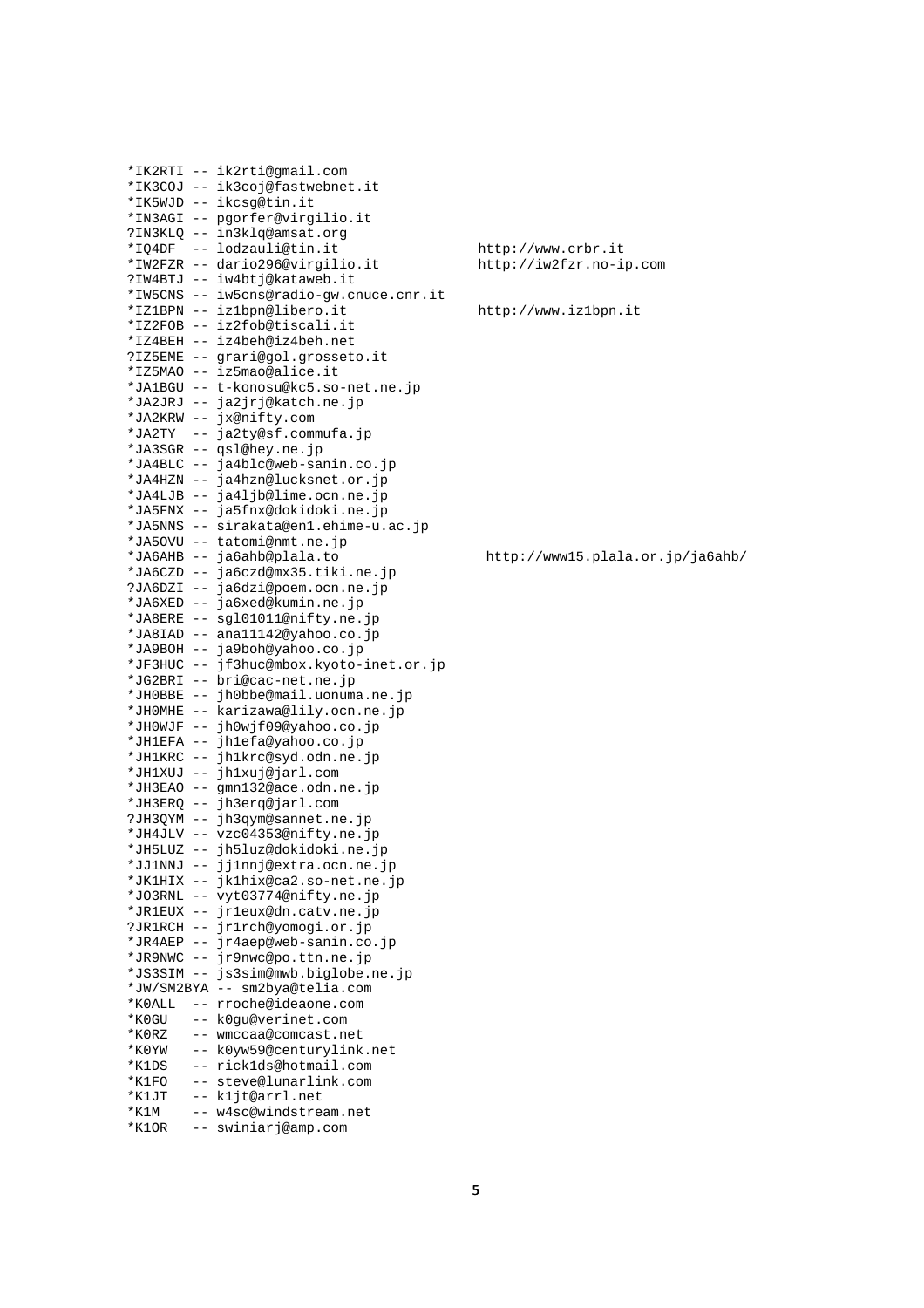| *K1OYB | -- feeney%spf.dnet@gpo.nsc.com           |                                      |
|--------|------------------------------------------|--------------------------------------|
| *K1RQG | -- klrqg@aol.com                         |                                      |
|        | ?K1RSA -- harry.white@valmet.com         |                                      |
| *K1UHF | -- kluhf@amsat.org                       |                                      |
| ?K1VYU | -- rssizer@snet.net                      |                                      |
| *K2AH  | -- tomd@brielle-nj.com                   | http://www.k2ah.com                  |
| *K2AXX | -- mark@k2axx.com                        |                                      |
| *K2DH  | -- k2dh@frontiernet.net                  |                                      |
| *K2EVW | -- rsubin@swya.net                       |                                      |
| *K2UYH | -- a.katz@ieee.org                       |                                      |
| ?КЗАХ  | -- harry15511@msn.com                    |                                      |
| *K3EME | -- w3eme@arrl.net                        |                                      |
| *K3FB  | -- rfdude@comcast.net                    |                                      |
| *K3JNZ | -- k3jnz@aol.com                         |                                      |
| *K3LFO | -- k3lfo@arrl.net                        |                                      |
| *K3MF  | -- k3mf@aol.com                          |                                      |
| *K3PGP | -- k3pgp@qsl.net                         | http://www.qsl.net/k3pgp             |
| *K4AR  | -- k4ar@arrl.net                         |                                      |
| *K4EME | -- candrus@rica.net                      | http://home.rica.net/candrus/        |
|        | *K4KIY -- fsts4442@cybermesa.com         |                                      |
| *K4PKV | -- rhattaway@rocketmail.com              |                                      |
| *K4QI  | -- k4qi@aol.com                          |                                      |
| *K5GMX | -- connerwa@comcast.net                  |                                      |
| *K5GW  | -- texasrf@aol.com                       |                                      |
| *K5JL  | -- k5jl@att.net                          |                                      |
| *K5PJR | -- k5pjr@centurytel.net                  |                                      |
| *K5SO  | -- k5so@valornet.com                     |                                      |
|        |                                          | http://www.k5so.com                  |
| *K5UGM | -- k5ugm1@aol.com                        |                                      |
| *K5WXN | -- k5wxn@aol.com                         |                                      |
| ?К6ІВҮ | -- k6ibyjoe@earthlink.net                |                                      |
| *K6JEY | -- doughnhelen@moonlink.net              | http://www.K6JEY.com                 |
| *K6MYC | -- k6myc@m2inc.com                       |                                      |
| *K6UCY | -- nyman@mindspring.com                  |                                      |
| ?K7CA  | -- k7ca@accessnv.com                     |                                      |
| *K7ICW | -- k7icw@arrl.net                        |                                      |
| *K7LNP | -- ka9lnp@prodigy.net                    |                                      |
| *K7MAC | -- k7mac@safelink.net                    |                                      |
| ?K7RR  | -- k7rr@arrl.net                         |                                      |
| *K7XC  | -- k7xc@arrl.net                         |                                      |
| *K7XQ  | -- k7xq@secure.elite.net                 | http://www.elite.net/~k7xq/k7xq.html |
| *K8EB  | -- mrdxcc@sbcqlobal.net                  |                                      |
| ?K8EME | -- k8eme@arrl.net                        |                                      |
| *K8IT  | -- k8it@arrl.net                         | (was WA2WIM)                         |
| *K8RRA | -- k8rra@arrl.net                        |                                      |
| *K8VP  | -- btakacs@nccw.net                      | (was KB8ZW)                          |
|        | *K9BCT/4-- k9bct@aol.com                 |                                      |
|        | *K9KFR -- k9kfr@earthlink.net            |                                      |
|        | *K9SEM -- richige@aol.com                |                                      |
|        | *K9SLQ -- k9slq@sbcglobal.net            | http://www.k9slq.com                 |
|        | *K9VQR -- aek9vqrs@triwest.net           |                                      |
|        | $*$ K9ZZH -- rbenn39528@aol.comSK        |                                      |
|        | ?KAORYT -- kaOryt@aol.com                |                                      |
|        | *KA0Y -- Ken@ka0y.com                    | http://www.ka0y.com                  |
|        | *KA3TOR -- ka3tor-ham@yahoo.com          |                                      |
|        | *KA7V -- vihraw1@gmail.com.              |                                      |
|        | *KBOVUK -- kbOvuk@qsl.net                |                                      |
|        | *KB2AH -- now K2AH                       |                                      |
|        | *KB2TIS -- mullaney@mccc.edu             | (K2UYH NL Production)                |
|        | *KB3PD -- kb3pd@hotmail.com              |                                      |
|        | *KB6IGC -- evans@nmc5.chinalake.navy.mil |                                      |
|        | *KB7F -# geraldjdaily@hotmail.com        |                                      |
|        | *KB7UWC -- mstucker@televar.com          |                                      |
|        | *KB8ZW -- now K8VP                       |                                      |
|        |                                          |                                      |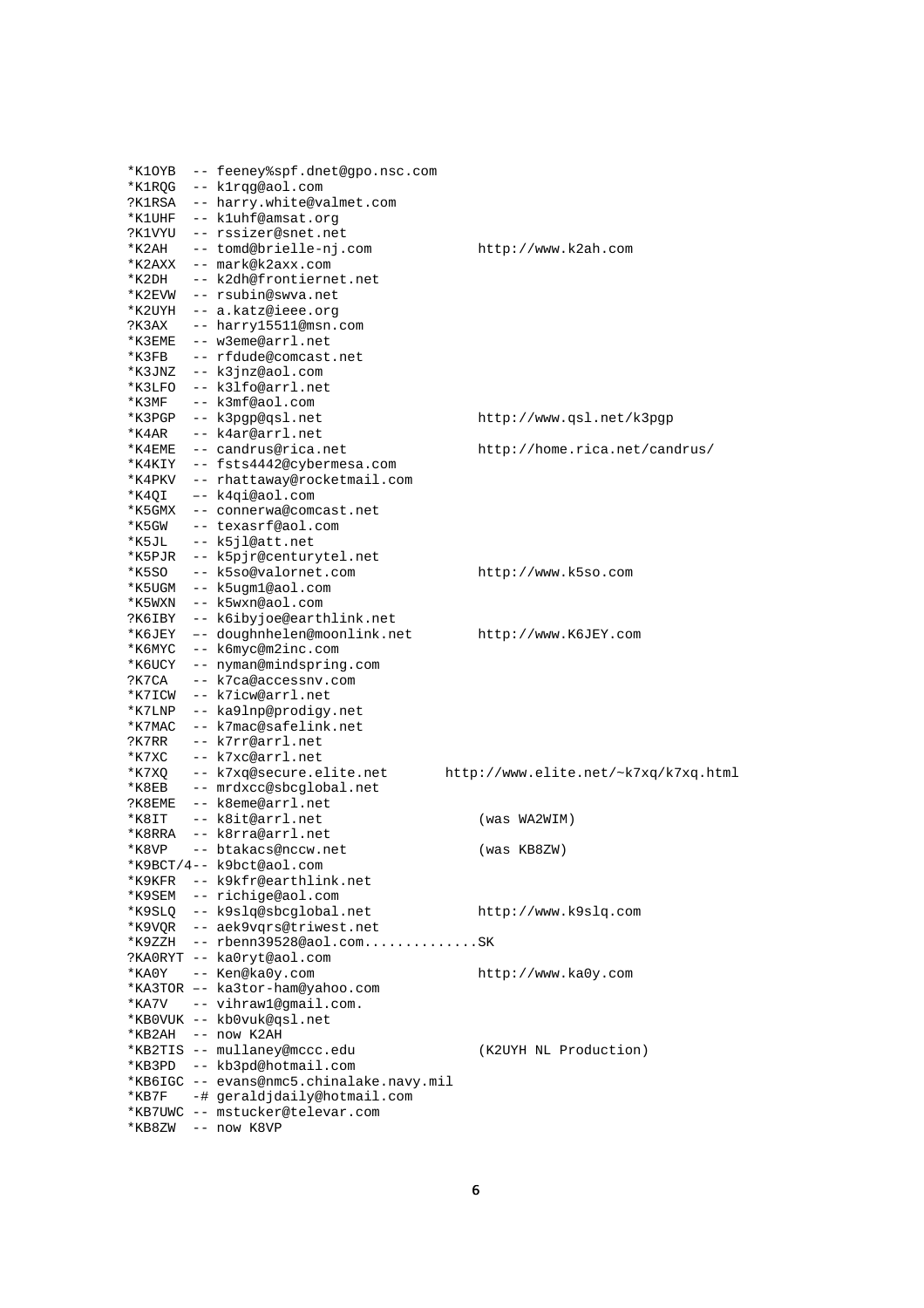|           | *KB9GKC -# KB9GKC@aol.com           |                                     |
|-----------|-------------------------------------|-------------------------------------|
|           | *KC3RE -- kc3re@yahoo.com           |                                     |
|           | *KC4/W1MRQ -- w1mrq@rcn.com         |                                     |
|           | *KD3UY -- kd3uy@comcast.net         |                                     |
|           | *KD4FOV -- wrogers@haystack.mit.edu | Millstone UHF Facility (rx only)    |
|           | *KD4LT -- cs@emecom.com             | http://emecom.com                   |
|           | *KD5FZX -- mgbpcs@swbell.net        |                                     |
|           | *KE2N -- ke2n@cs.com                |                                     |
|           | *KE4LKQ -- ke4lkq@adelphia.net      |                                     |
|           | *KE7NR -- ke7nr@cox.net             |                                     |
|           | *KFOM -- kf0m@arrl.net              |                                     |
|           | *KF4HR -- kf4hrkf4hr@yahoo.com      |                                     |
|           | *KG6DX -- KG6DX@aol.com             |                                     |
|           | *KG6FCB -- kg6fcb@netzero.net       |                                     |
|           | *KH6RH -- gman003@hawaii.rr.com     |                                     |
| $*$ KH7X  | -- k0yw@frontier.net                |                                     |
|           | *KIOLE -- kiOle@cpinternet.com      |                                     |
|           | *KI4ECE -- dsizem@prtcnet.org       |                                     |
| *KJ4SO    | -- kj4so@nc.rr.com                  |                                     |
| *KJ6HZ    | -- john.d.oppen@boeing.com          |                                     |
| *KJ7F     | -- now W7AMI                        |                                     |
| *KJ9I     | -- kj9i@execpc.com                  |                                     |
| *КL6М     | -- melum@alaska.net                 | http://www.qsl.net/kl6m             |
| *KL7FB    | -- chazlitt@mtaonline.net           |                                     |
|           | *KL7HFQ -- trygve@mtaonline.net     |                                     |
|           | *KL7IZW -- Wohnleld@aol.com         |                                     |
| *KL7UW    | -- kl7uw@acsalaska.net              | http://www.kl7uw.com                |
| *KL7X     | -- kl7x@hotmail.com                 |                                     |
| *KM5A     | -- wheaton.steve@gmail.com          |                                     |
| *KN6M     | -- kn6m@aol.com                     |                                     |
| *KO7N     | -- rewing@teleport.com              | http://home.teleport.com/~rewing    |
| *KU4F     | -- ku4f@xpinternet.net              |                                     |
| *KY1K     | -- KY1K@verizon.net                 |                                     |
| *LA0BY    | -# la0by@darc.de                    | http://www.mydarc.de/la0by/         |
| *LA8AV    | -# skudsvik@online.no               | http://www.LA8AV.com                |
| $*$ LA8LF | -# anders@la8lf.com                 | http://www.la8lf.com/               |
|           | *LA9NEA -- la9nea@online.no         |                                     |
|           | *LU6DW -- now N2UO                  |                                     |
|           | *LU7DZ -- LU7DZ@yahoo.com.ar        |                                     |
|           | *LU7FIA -- lu7fia@hotmail.com       |                                     |
|           | *LU8EDR -- lu8edr@yahoo.com.ar      |                                     |
|           | *LX1DB -- wbauer@pt.lu              | http://www.lx1db.com                |
|           | *LY2BAW -- LY2BAW@takas.lt          | http://www.qrz.lt/ly2baw            |
|           | *LZ1DX -- lz1dx@lz1dx.org           |                                     |
|           | *LZ2US -- lz2us@orbinet.bq          |                                     |
| *MOEME    | -- paul@m0eme.co.uk                 | http://myweb.tiscali.co.uk/m0eme    |
| *NOLIK    | -- w.b@starband.net                 |                                     |
| *N0OY     | -- petesias@yahoo.com               |                                     |
| *N1BUG    | -- paul.kelley.nlbug@gmail.com      | http://www.glogy.com/www.nlbug.net/ |
| *N1KI     | -- n1ki@arrl.net                    |                                     |
| $*$ N2HLT | -- n2hlt@yahoo.com                  | SΚ                                  |
| *N2IQ     | -- mark@nationalaudio.us            |                                     |
| *N2UO     | -- n2uo@arrl.net                    | http://www.qsl.net/n2uo             |
| ?N3FA     | -- WB3FAA@aol.com                   |                                     |
| *N3FTI    | -- n3fti@yahoo.com                  |                                     |
| *N4BH     | -- pat@n4bh.com                     |                                     |
| *N4GJV    | -- qstdemb@yahoo.com                |                                     |
| *N4MW     | -- n4mw@msn.com                     |                                     |
| *N4PU     | -- n4pu@compu.net                   |                                     |
| *N4PZ     | -- w9oji@yahoo.com                  |                                     |
| *N5ITO    | -- david@davidv.net                 |                                     |
| *N6DD     | -- n6dd@amsat.org                   |                                     |
| *N6ZE     | -- k1fjm@aol.com                    |                                     |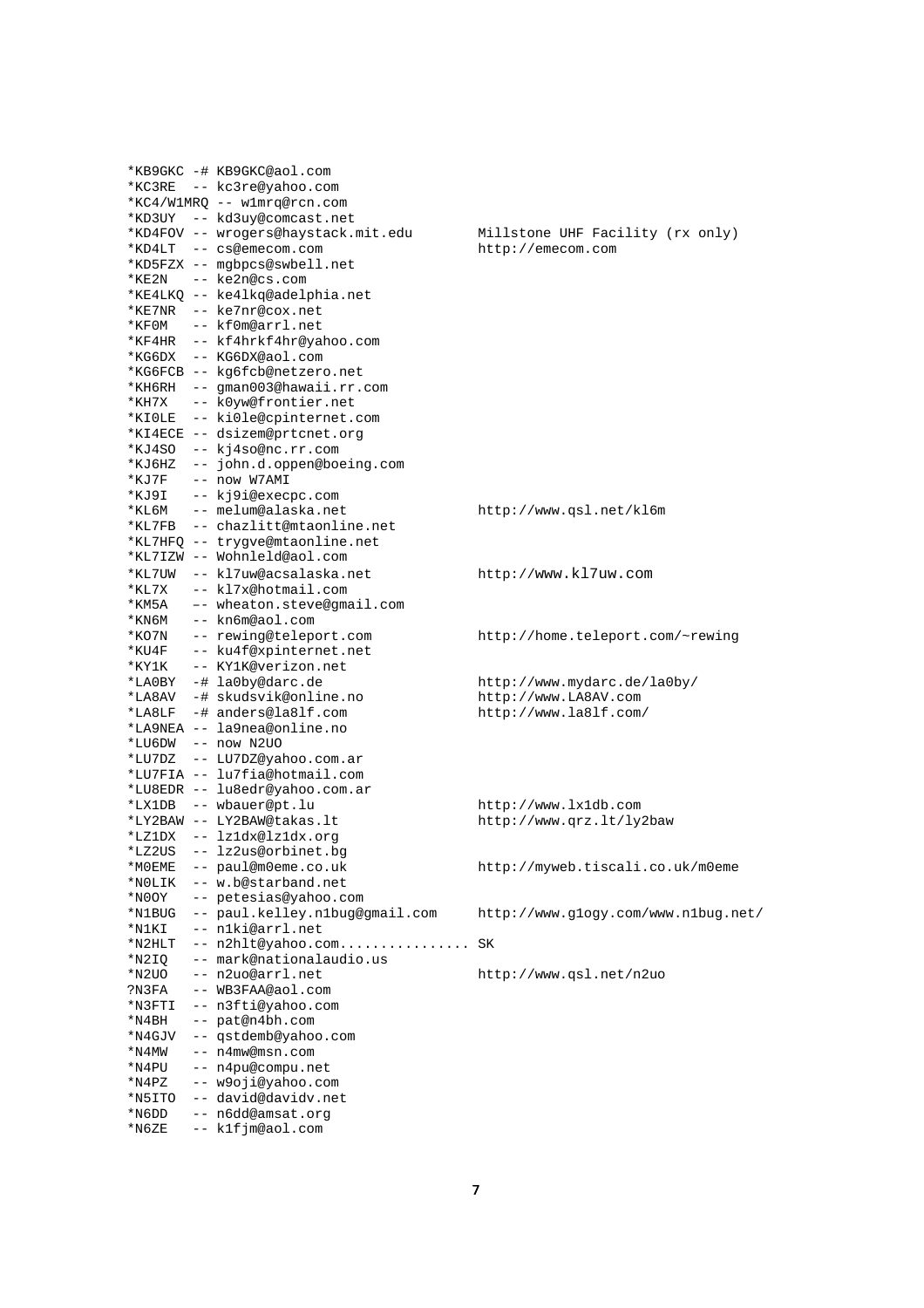| *N7AM         | -- jackriggs@comcast.net SK                                      |                                            |
|---------------|------------------------------------------------------------------|--------------------------------------------|
| $*$ N $7$ ANL | -- kootenairadio@netw.com                                        |                                            |
| *N7FB         | -- frankjr@blockzoo.com                                          |                                            |
| *N8CO         | $--$ gabercr@nc.rr.com                                           |                                            |
| *N9AB         | -- andrew_bachler@MSN.com                                        |                                            |
| *N9HF         | -- kerl@bellsouth.net                                            |                                            |
|               | *N9JIM -- n9jim-6@pacbell.net                                    |                                            |
| ?NA3T         | -- mack@ncifcrf.gov                                              |                                            |
|               | *NA4N -- na4n@comcast.net                                        |                                            |
| *NC1I         | -- eme@ncli.com                                                  |                                            |
|               | ?NE6Y -- er1k@crl.com                                            |                                            |
|               | *NN6T -- glenansue@peoplepc.com                                  |                                            |
|               | *NU7Z -- nu7z@aol.com                                            |                                            |
|               | *OD5NJ -- od5nj@hotmail.com                                      |                                            |
|               | *OE3JPC -- oe3jpc@aon.at                                         |                                            |
|               | *OE5JFL -- j.fasching@eduhi.at                                   |                                            |
|               | *OE9ERC -- erich@oe9erc.com                                      | http://www.oe9erc.com                      |
|               | *OE9XXI -- riml.peter@aon.at SK                                  |                                            |
|               | *OH2DG -- oh2dq@sral.fi                                          |                                            |
|               | *OH2PO -- oh2po@dlc.fi                                           |                                            |
|               | *OH3AWW -- oh3aww@sral.fi                                        |                                            |
|               | *OH3BK -- benjamin@ele.tut.fi                                    |                                            |
|               | *OH3LWP -- ariv@ee.tut.fi                                        |                                            |
|               |                                                                  |                                            |
|               | *OH3MCK -- petri.kotilainen@nokia.com<br>*OH6DD -- oh6dd@sral.fi |                                            |
|               | *OH6NVO -- tomas@multi.fi                                        |                                            |
|               |                                                                  | http://www.multi.fi/~oh6nvq                |
|               | *OK1AYK -- ok1ayk@volny.cz<br>*OK1CA -- strihavka@upcmail.cz     | now OK1YK                                  |
|               | *OK1DAK -- Vladimir.masek@volny.cz                               |                                            |
|               |                                                                  |                                            |
|               | *OK1DFC -- ok1dfc@seznam.cz                                      | http://www.ok1dfc.com                      |
|               | *OK1DIG -- ok1dig@qsl.net                                        | http://www.qsl.net/okldig                  |
|               | *OK1DST -- kobranov@amoscz.cz                                    |                                            |
|               | *OK1FAQ -- ok1faq@volny.cz                                       |                                            |
|               | *OK1IA -- ok1ia@seznam.cz<br>*OK1KIR -- ok1vao@o2active.cz       | http://WWW.oklia.nagano.cz                 |
|               |                                                                  | http://www.oklkir.cz                       |
|               | *OK1TEH -- ok1teh@seznam.cz                                      | http://ok1teh.nagano.cz                    |
|               | *OK1UWA -- sveceny@ges.cz                                        | http://www.okluwa.com                      |
|               | *OK1YK -- ok1yk@volny.cz                                         |                                            |
|               | *OK2BDQ -- OK2BDQ@volny.cz                                       | http://ok2bdq.ol9w.com                     |
|               | *OK2POI -- ok2poi@seznam.cz<br>*OK3RM -- z.hofbauer@centrum.cz   | http://www.ok2kjt.net/ok2poi/eme%20log.htm |
|               |                                                                  | http://www.ok3rm.cz                        |
|               | *OM1TL -- om1tl@stonline.sk                                      |                                            |
|               | *OM3BC -- om3wbc@geniusnet.sk                                    | http://www.geniusnet.sk/om3wbc             |
|               | *OM6AA -- om6aa@stonline.sk                                      | http://www.webpark.sk/om6aa                |
|               | *ON4AME -- now ON4OX                                             |                                            |
|               | *ON4ANT -- now ON4IQ                                             |                                            |
|               | *ON4BCB -- walter.crauwels@telenet.be                            | http://users.telenet.be/on4bcb             |
|               | *ON4BCB -- on4bcb@telenet.be                                     |                                            |
|               | *ON4CO -- jan_jacops@skynet.be                                   |                                            |
| *ON4IQ        | -- ON4IQ@pandora.be                                              |                                            |
|               | *ON4KNG -- on4knq@pandora.be                                     | http://users.pandora.be/peter.nagy         |
| *ON4QX        | -- on4qx@pandora.be                                              |                                            |
| *ON5OF        | -- Dirk.Van.Offel@pandora.be                                     |                                            |
| *ON5RR        | -- marc_kleyn@mastercard.com                                     |                                            |
| ?ON6JY        | -- LHalbach@iesa.ulg.ac.be                                       | http://www.on6jy.net                       |
| ?ON7RB        | -- roland.boydens@skynet.be                                      | http://www.on7un.net                       |
| *ON7UN        | -- ejespers@telenet.be                                           | http://www.on7un.net                       |
| *OZ4MM        | -- vestergaard@os.dk                                             |                                            |
| *OZ5IQ        | -- oz5iq@teliamail.dk                                            |                                            |
| *OZ6OL        | -- oz6ol@mail.dk                                                 |                                            |
|               | *OZ9AAR -- chg@logicio.com                                       | http://www.moonbounce.dk                   |
| *P431         | -- p43l@arubanet.com                                             |                                            |
|               | ?PA0AVS -- pa0avs@amsat.org                                      |                                            |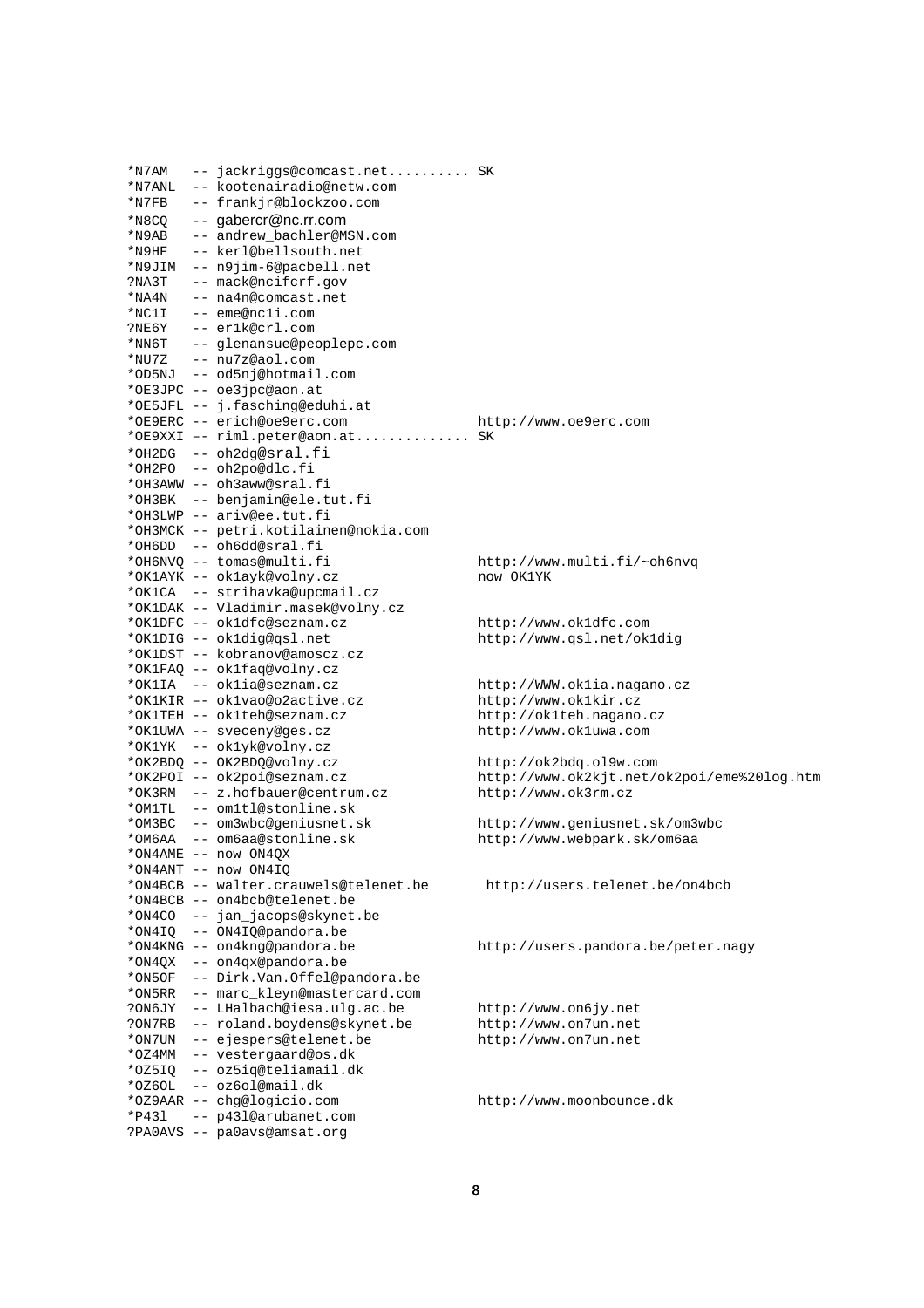|        | *PAOBAT -- paObat@amsat.org                                  |                                                                   |
|--------|--------------------------------------------------------------|-------------------------------------------------------------------|
|        | *PAOEHG -- paOehq@amsat.org                                  | http://www.pa0ehg.com                                             |
|        | *PA0JMV -- pa0jmv@planet.nl                                  | http://www.planet.nl/~pa0jmv                                      |
|        | *PAOPLY -- pa0ply@pa0ply.nl                                  | http://www.pa0ply.nl                                              |
|        | *PA0SSB -- janottens@zeelandnet.nl                           |                                                                   |
| *PA1T  | -- palt@palt.com                                             | http://www.palt.com                                               |
|        | *PA2CHR -- c.ploeger@wxs.nl                                  | http://www.qsl.net/pa2chr                                         |
|        | ?PA3BUT -- pa3but@amsat.org                                  |                                                                   |
|        | *PA3BZO -- pvdbos@tiscali.nl                                 |                                                                   |
|        | *PA3CSG -- geert.st@gmail.com                                | http://www.qsl.net/pa3csg                                         |
|        | *PA3DZL -- pa3dzl@planet.nl                                  |                                                                   |
|        | *PA3FXB -- jvmmap@bart.nl                                    |                                                                   |
|        | *PA4FP -- pa4fp@amsat.org                                    |                                                                   |
|        | *PA5KM -- coenv@zeelandnet.nl                                |                                                                   |
|        | *PA5MS -- john.peters@iae.nl                                 | was PE1OGF                                                        |
|        | *PElITR -- rob@itr-datanet.com                               | http://www.itr-datanet.com/~pelitr                                |
|        | *PE1KXH -- j.e.m.smeets@arima-devices.com                    |                                                                   |
|        | *PE1OGF -- now PA5MS                                         |                                                                   |
|        | *PE1RDP -- arno.bollen@chello.nl                             | http://members.chello.nl/a.bollen3/index.htm                      |
|        | *PI9CAM -- jvmmap@bart.nl                                    | $EME +$ radio astronomy group                                     |
|        | *PY2BS -- bruce@zirok.net                                    |                                                                   |
|        | *PY2MJ -- guilherme@guiaturistico.tur.br                     |                                                                   |
|        | *PY2PLL -- py2pll@py.qsl.br                                  |                                                                   |
|        | *PY5ZBU -- py5zbu@onda.com.br                                |                                                                   |
|        | *RA3AQ -- ra3aq@vhfdx.ru                                     |                                                                   |
|        | *RA3EC -- ra3ec@inbox.ru                                     |                                                                   |
|        | *RA3LE -- tumbler@sci.smolensk.ru                            |                                                                   |
|        | *RA3IS -- ra3is@mail.ru                                      |                                                                   |
|        | *RD3DA -- rd3da@list.ru                                      |                                                                   |
|        |                                                              | http://www.vhfdx.ru/component/option.com_zoom/Itemid.99/catid.424 |
|        | *RK2FWA -- rn2fa@narod.ru                                    |                                                                   |
|        | *RK6MC -- rk6mc@mail.ru                                      |                                                                   |
|        | *RU1AA -- ru1aa@rlk.pu.ru                                    |                                                                   |
|        | *RW1AW -- rw1aw@appello.de                                   |                                                                   |
|        | *RW3BP -- rw3bp@vhfdx.ru                                     |                                                                   |
| *RW3PF |                                                              |                                                                   |
|        | -- rw3pf@efremov.tula.net<br>*RW3PX -- RW3PX@yandex.ru       |                                                                   |
|        | *RW3WR -- rw3wr@mail.ru                                      |                                                                   |
|        | -- s50c@hamradio.si                                          |                                                                   |
| *S50C  | *S51ZO -- S51ZO@hamradio.si                                  |                                                                   |
|        |                                                              |                                                                   |
|        | ?S52CW -- s52cw@email.si                                     |                                                                   |
|        | *S52LM -- milos_leban@t-2.net                                |                                                                   |
| *S53J  | -- joze.zitko@email.si<br>-- joze.zitko@email.si             |                                                                   |
| *S54T  |                                                              |                                                                   |
| *S57RA | -- pavel.reberc@guest.arnes.si                               |                                                                   |
|        | *S57TW -- bsojer@si.ibm.com<br>*S57UUU -- s57uuu@hamradio.si |                                                                   |
|        |                                                              | http://lea.hamradio.si/~s57uuu                                    |
|        | *S59DCD -- s50x.silvo@sqn.net                                |                                                                   |
|        | *SD3F -- sm3akw@spray.se<br>*SK0UX -- sm0mxo@qmail.com       | was SM3AKW                                                        |
|        |                                                              |                                                                   |
|        | *SM0MXO -- sm0mxo@qmail.com                                  |                                                                   |
|        | *SM2BYA -- sm2bya@telia.com                                  |                                                                   |
|        | *SM2CEW -- sm2cew@telia.com                                  | http://www.sm2cew.com                                             |
|        | *SM2GCR -- sm2gcr@algonet.se                                 |                                                                   |
|        | *SM2LKW -- sandrews@communique.se                            |                                                                   |
|        | *SM3AKW -- now SD3F                                          |                                                                   |
|        | *SM3BYA -- gudmund.wannberg@telia.com                        |                                                                   |
|        | *SM3JQU -- perolof.sjlander@telia.com                        |                                                                   |
|        | *SM4DHN -- labedhn@telia.com                                 |                                                                   |
|        | *SM4IVE -- sm4ive@telia.com                                  |                                                                   |
|        | *SM4SJY -- sm4sjy@algonet.se                                 |                                                                   |
|        | *SM5BSZ -- leif.asbrink@mbox300.swipnet.se                   |                                                                   |
|        | *SM5IOT -- sm5iot@telia.com                                  |                                                                   |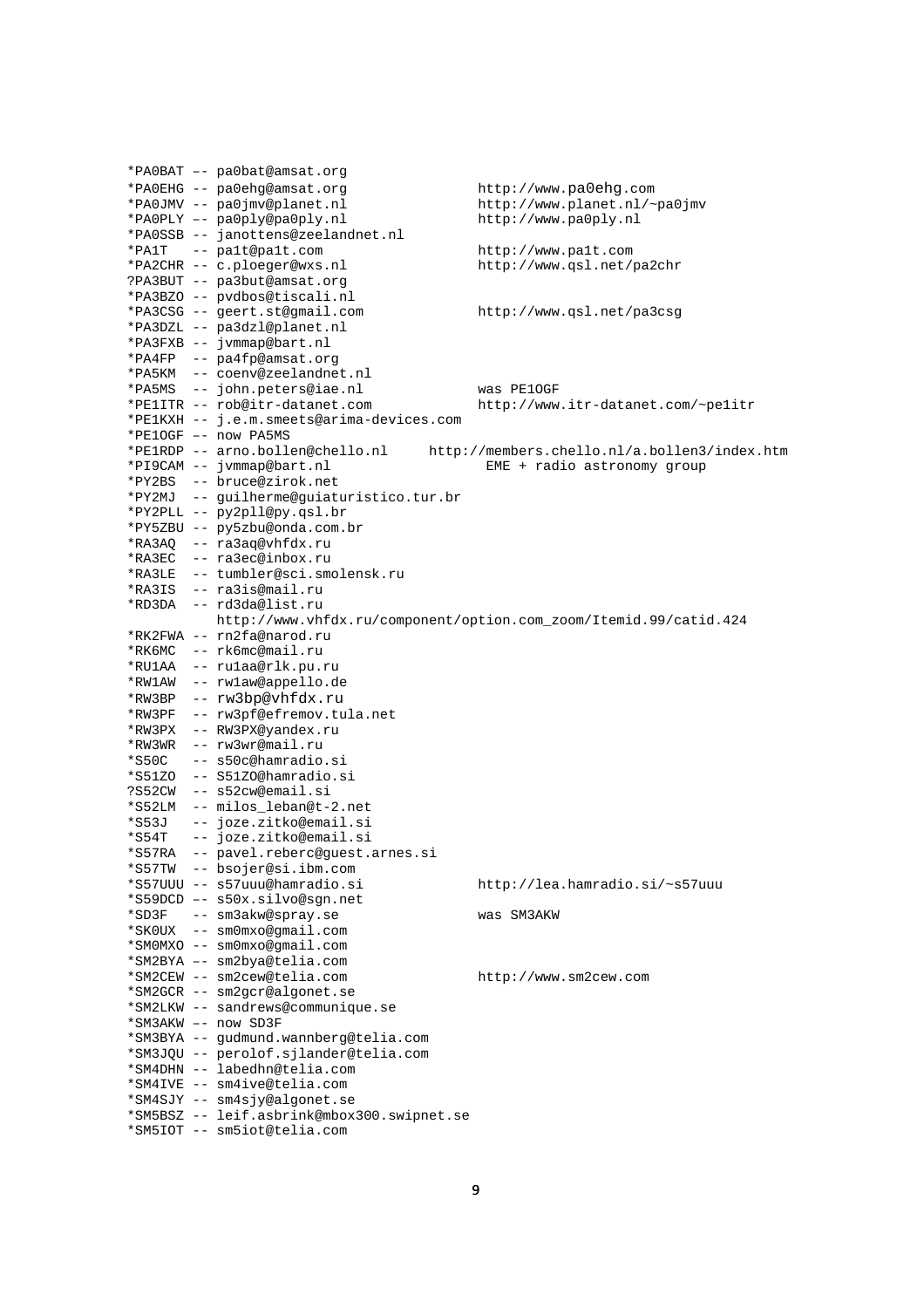|        | *SM5LE -- SM5LE@telia.com                                      |                                                   |
|--------|----------------------------------------------------------------|---------------------------------------------------|
|        | *SM6CKU -- ben@parabolic.se                                    |                                                   |
|        | ?SM6CMU -- ingemar.olsson@inolit.se                            |                                                   |
|        | *SM6FHZ -- ingolf.fhz@gmail.com                                | http://www.2ingandlin.se/SM6FHZ.htm               |
|        |                                                                |                                                   |
|        | *SM6FBQ -- bernerus@cs.chalmers.se                             |                                                   |
|        | *SM7GVF -- k-jarl@algonet.se                                   |                                                   |
|        | *SM7WSJ -- sm7wsj@telia.com                                    |                                                   |
|        | *SP5CJT -- sp5cjt@poczta.onet.pl                               |                                                   |
|        | *SP6GWB -- sp6gwb@netgate.com.pl                               |                                                   |
|        |                                                                |                                                   |
|        | *SP6GWN -- sp6gwn@wp.pl                                        |                                                   |
|        | *SP6JLW -- sp6jlw@wp.pl                                        |                                                   |
|        | *SP7DCS -- sp7dcs@wp.pl                                        | http://sp7dcs.webpark.pl                          |
|        | *SV1AWE -- bkou@cpi.gr                                         |                                                   |
|        | *SV1BTR -- jimmyv@hol.gr                                       |                                                   |
|        |                                                                |                                                   |
|        | *SV3AAF -- sv3aaf@yahoo.com                                    |                                                   |
|        | *T7/HB9EHJ -- dl3och@gmx.de                                    |                                                   |
|        | *TI2AEB -# aebonill@ice.co.cr                                  |                                                   |
|        | *UA3ATS -- kazz@inbox.ru                                       |                                                   |
|        | *UA3DJG -- ua3djg@mail.ru                                      |                                                   |
|        | *UA3MBJ -- ua3mbj@rambler.ru                                   |                                                   |
|        |                                                                |                                                   |
|        | *UA3ME -- ua3mbj@rambler.ru                                    |                                                   |
|        | *UA3PTW -- ua3ptw@inbox.ru                                     |                                                   |
|        | *UA3TCF -- ua3tcf@sbrf.nnov.ru                                 |                                                   |
|        | *UA9FAD -- rosmet@perm.raid.ru                                 |                                                   |
|        | *UK/DL9LBH -- DL9LBH@darc.de                                   |                                                   |
|        |                                                                |                                                   |
|        | *UN8GC -- mike.chirkov@un8gc.com                               |                                                   |
|        | *UR4LL -- ur4ll@bk.ru                                          | (Russian tubes, parts)                            |
|        | *UR5LX -- ur5lx@uy011.ampr.org                                 |                                                   |
|        | ?UT3LL -- walery@sa.net.ua                                     |                                                   |
|        | *UT5CW -- ut5cw@usa.com                                        |                                                   |
|        |                                                                |                                                   |
|        | ?UT5DL -- ut5dl@qsl.net                                        |                                                   |
|        | *UT5ER -- ark-ut5er@ukr.net                                    |                                                   |
|        | *UT5JCW -- ut5jcw@usa.com                                      |                                                   |
|        | *UX3LV -- ux3lv@kharkov.ukrtel.net                             |                                                   |
|        | *V5/KT6Q - dan@hb9q.ch                                         | Namibia DXpedition                                |
|        |                                                                |                                                   |
|        | *VA7ACA -- va7aca@yahoo.com                                    |                                                   |
|        | *VA7MM -- va7mm@rac.ca                                         |                                                   |
|        | *VE1ALQ -- ve1alq@nbnet.nb.ca                                  | http://www.velalq.com                             |
|        | *VE1ZJ -- john.currie@ns.sympatico.ca                          |                                                   |
|        | *VE2DFO -- don.falle@inukshuk.ca                               |                                                   |
|        | *VE2XX -- eme70cm@yahoo.ca                                     |                                                   |
|        |                                                                |                                                   |
|        | *VE2ZAZ -- ve2zaz@amsat.org                                    | http://ve2zaz.net                                 |
|        | *VE3AX -- ve3ax@sympatico.ca                                   |                                                   |
|        | *VE3BQN -- gsparrow@sympatico.ca SK                            |                                                   |
|        | *VE3FAC -- rstaron@eol.ca                                      |                                                   |
|        | *VE3KRP -- eddie@tbaytel.net                                   |                                                   |
|        |                                                                |                                                   |
| *VE4MA | -- ve4ma@shaw.ca                                               | (when in No. Dak., use bwmalowanchuk@hydro.mb.ca) |
|        | *VE4SA -- ve4sa@rac.ca                                         |                                                   |
|        | *VE4XC -- vernjac@mts.net                                      |                                                   |
|        | *VE6AFO -- ve6afo@rac.ca                                       |                                                   |
|        | *VE6BGT -- macaulay@red-deer.oilfield.slb.com                  |                                                   |
|        |                                                                |                                                   |
|        | *VE6CPP -- jer.sieg@shaw.ca                                    |                                                   |
|        | *VE6JW -- ve6jw@compusmart.ab.ca                               |                                                   |
|        | *VE6TA -- ve6ta@clearwave.ca                                   |                                                   |
|        | *VE7BBG -- ve7bbq@shaw.ca                                      |                                                   |
|        | *VE7BQH -- ve7bqh@shaw.ca                                      |                                                   |
|        | *VE7CMK -- lunarlink@hotmail.com                               |                                                   |
|        |                                                                |                                                   |
|        | *VE7TIL -- sthed475@telus.net                                  |                                                   |
|        | ?VE9AA -- wynder@brunswickmicro.nb.ca                          |                                                   |
|        | *VK2ALU -- lepat@msvillage.com.au                              |                                                   |
|        | *VK2DAG -- vk2dag@bigpond.com                                  |                                                   |
|        |                                                                |                                                   |
|        |                                                                |                                                   |
|        | *VK2FLR -- galuff@ozemail.com.au<br>*VK2FZ -- vk4kzr@amsat.org | (friend of Adrian, about 70km away)               |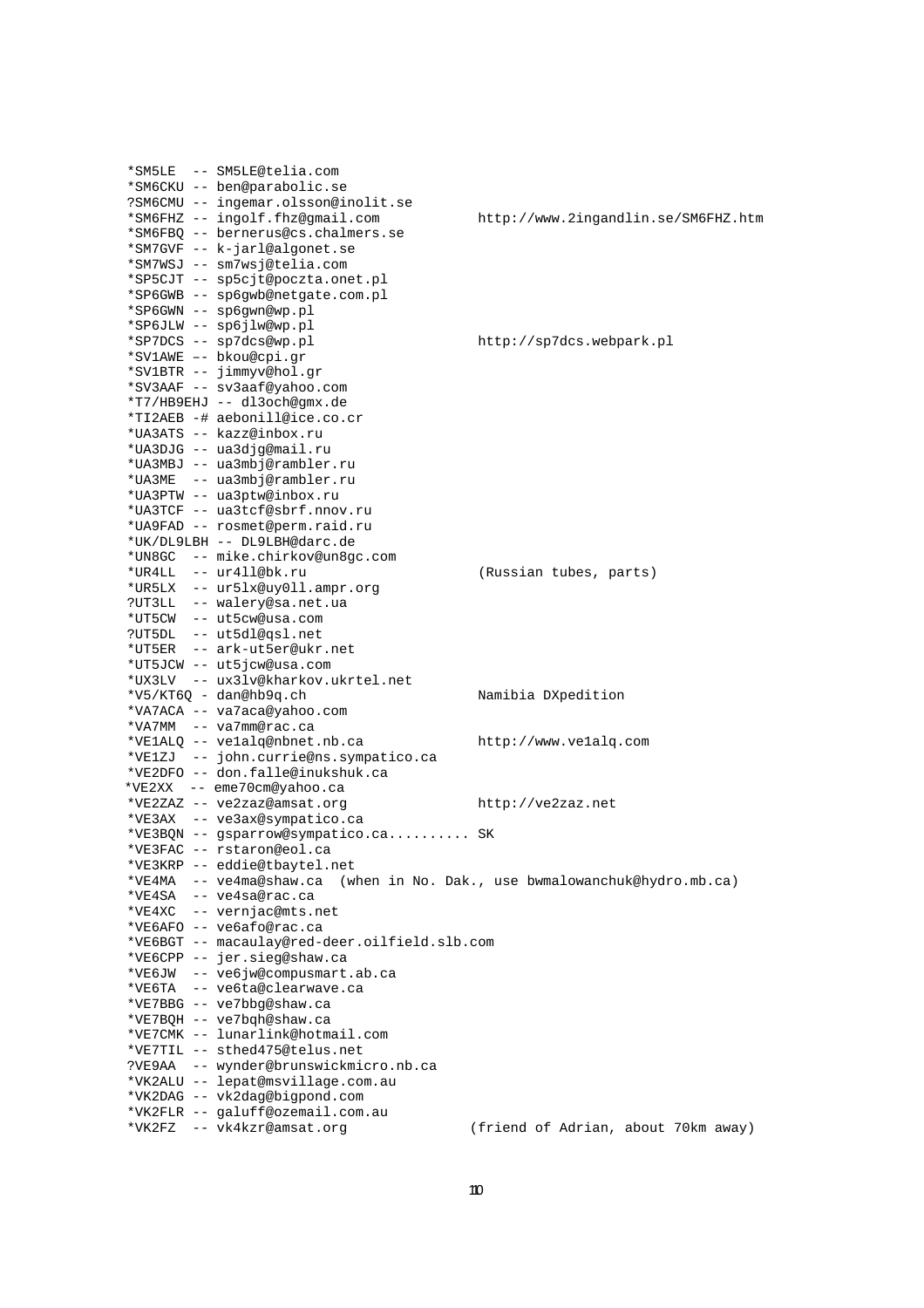|        | *VK2SN -- sean@vk2sn.com           | http://www.vk2sn.com            |
|--------|------------------------------------|---------------------------------|
|        | *VK3FMD -- now vk3nx               |                                 |
|        | *VK3HZ -- dwsmith@bigpond.net.au   |                                 |
|        | *VK3NX -- ibnkarim@biqpond.net.au  |                                 |
|        |                                    | http://www.vk3nx.com            |
|        | *VK3UM -- tikaluna@bigpond.com     |                                 |
|        | *VK4AFL -- tbenton@bigpond.net.au  |                                 |
|        | *VK4CDI -- moat@usq.edu.au         |                                 |
|        | *VK4EME -- vk4eme@wia.org.au       |                                 |
|        | *VK4KAZ -- now vk4eme              |                                 |
|        | *VK5MC -# cjskeer@bigpound.com     |                                 |
|        | *VK7MO -- rmoncur@bigpond.net.au   |                                 |
|        | *VK9CMO -- rmoncur@biqpond.net.au  |                                 |
|        | *WOAH -- wOah@aol.com              | (was W2CRS/0)                   |
|        | *WODRL -- antyler46@gmail.com      |                                 |
| *WOKJY | -- jimw0kjy@webaccess.net SK       |                                 |
|        |                                    |                                 |
| *WOLD  | -- w0ld@pcisys.net                 |                                 |
| *WOPT  | -- bvkirk@kanza.net                |                                 |
|        | *WORRY -- wOrry@busprod.com        |                                 |
| *WORUN | -- gordon@alpharadioproducts.com   |                                 |
| ?W1DVM | -- wldvml@juno.com                 |                                 |
| *W1IPL | -- n0ipl@webtv.net                 |                                 |
| *W1OA  | -- bob@wlqa.com                    |                                 |
| *W1QC  | -- wayne@mueller1.com              | http://www.mueller1.com         |
| *W2DRZ | -- w2drz@ramcoinc.com              | http://www.w2drz.ramcoinc.com   |
| *W2HCQ | -- melandjohn@madbbs.com           |                                 |
| *W2UHI | -- fblumn@pathwaynet.com SK        |                                 |
| *W2WD  | -- wbutler@ieee.org                |                                 |
|        |                                    |                                 |
| *W3CMP | -- w3cmp@aol.com                   |                                 |
| *W3EP  | -- w3ep@arrl.net                   |                                 |
| *W3GAD | -- docw@verizon.net                |                                 |
| *W3HMS | -- W3HMS@aol.com                   |                                 |
| *W3ZC  | -- ray@acgsys.com                  |                                 |
| *W3ZZ  | -- w3zz@arrl.org                   |                                 |
| ?W4JBB | -- w4jbb@amsat.org                 |                                 |
| *W4OP  | -- parinc@verizon.net              |                                 |
| *W4RDI | -- w4rdi@amsat.org                 |                                 |
| *W4SC  | -- w4sc@windstream.net             |                                 |
| *w4SM  | -- semills@virginia.edu            | http://www.keplerian.com        |
| *W4TJ  | -- w4tj@comcast.net                | $(was$ AA4TJ)                   |
| *W4XP  | -- w4xp@arrl.net                   |                                 |
| *W5BL  | -# w5bln358dl@verizon.net          |                                 |
| *W5GLD | -- richardr@pldi.net               |                                 |
| *W5LUA | -- w5lua@sbcqlobal.net             |                                 |
| *W5LUU | -- w5luu@swbell.net                |                                 |
| *W5PTD | -- w5ptd@yahoo.com                 |                                 |
| *W5UN  | -- w5un@wt.net                     |                                 |
|        | -- w5uwb2@aol.com                  |                                 |
| *W5UWB |                                    |                                 |
| *W5ZN  | -- w5zn@arrl.org                   | (was WBSIGF)                    |
|        | *W6/PA0ZN -- rein0zn@ix.netcom.com | http://www.nitehawk.com/rasmit/ |
| *W6BY  | -- w6by@rcn.com                    |                                 |
| *W6GHV | -- kburt6@juno.com                 |                                 |
| *W6IFE | -- dmillar@moonlink.net            |                                 |
| ?W6TRL | -- w6trl@earthlink.net             |                                 |
| *W6VPH | -- w6vph@jpl.nasa.gov              |                                 |
| *W6WE  | -- W6WE@charter.net                |                                 |
| *W7ALW | -- barrie@centric.net              |                                 |
| *W7AMI | -- w7ami@cableone.net              |                                 |
| ?W7CI  | -- wagners@aol.com                 |                                 |
| *W7CS  | -- w7cs@theriver.com               |                                 |
| *W7EME | -- oaxaca@oregoncoast.com          |                                 |
| *W7FN  | -- w7fn@whidbey.com                |                                 |
|        |                                    |                                 |
| *W7GBI | -- w7gbi@hotmail.com               | SΚ                              |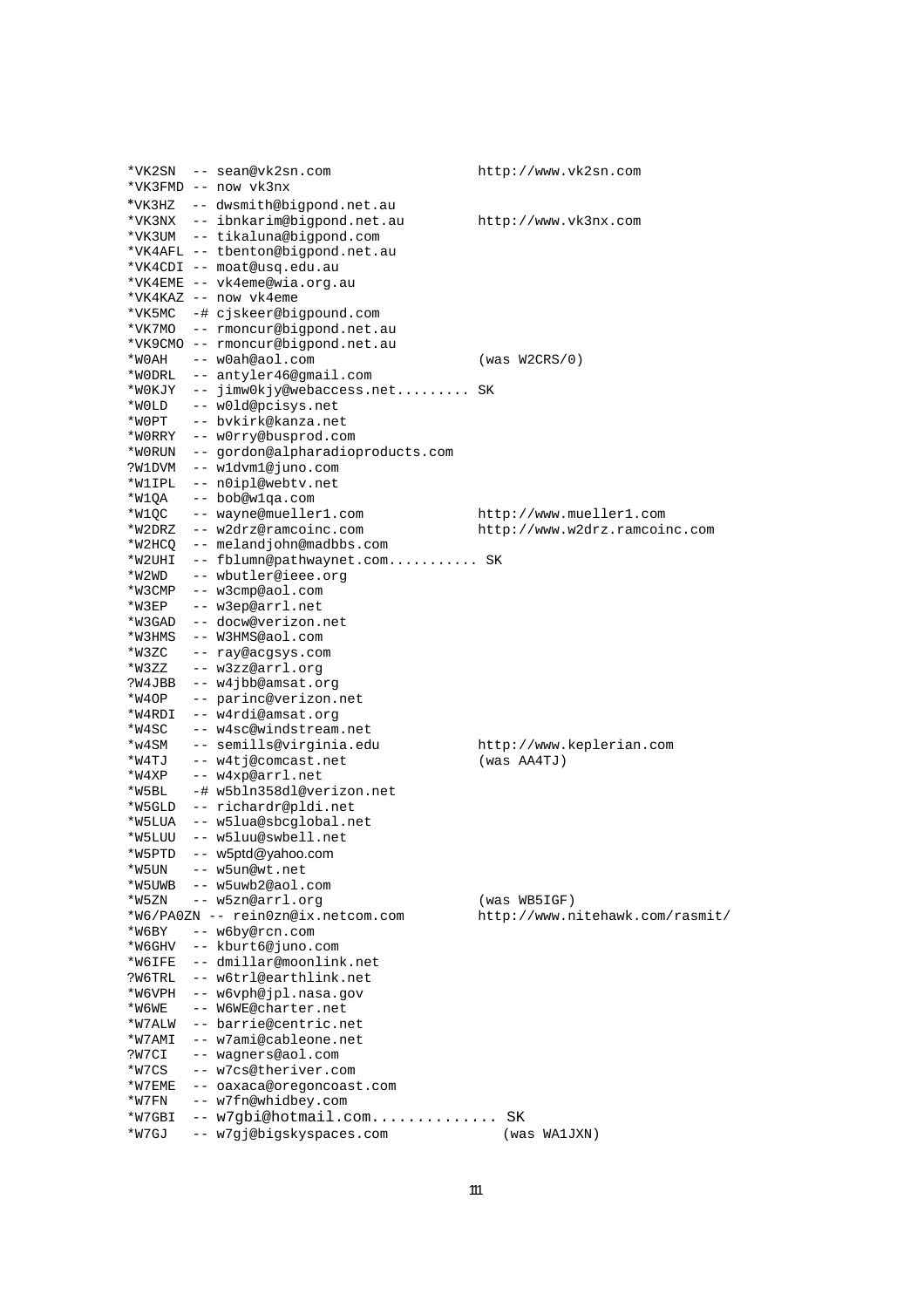|       | *W7IEW -- w7iew1@comcast.net                                 |                                |
|-------|--------------------------------------------------------------|--------------------------------|
|       | *W7IUV -- larry@w7iuv.com                                    |                                |
|       | *W7MEM -- w7mem@msn.com                                      |                                |
|       | *W7QX -- W7QX@MSN.COM                                        |                                |
|       | *W7SZ -- LLL@pacifier.com                                    |                                |
|       | *W7UPF -- donsay2@cox.net                                    |                                |
|       | *W8ATH -- w8ath@bright.net                                   |                                |
|       | *W8MQW -- maccluer@math.msu.edu                              |                                |
|       | *W8TN -- w8tn@wvinter.net                                    |                                |
|       | *W8TXT -- no internet access                                 |                                |
|       | *W8WN -- w8wn@arrl.net                                       |                                |
|       | *W9IIX -- w9iix1@yahoo.com                                   | http://www.w9iix.com           |
|       | *WA0ARM -- Bill.Glynn@westarenergy.com                       |                                |
|       | *WA2FGK -- wa2fgk@yahoo.com                                  |                                |
|       | *WA2IKL -- rcf@eventide.com                                  | SETI EME beacon (W2ETI)        |
|       | *WA2WIM -- now k8it                                          |                                |
|       | *WA3BZT -- wa3bzt@verizon.net                                |                                |
|       | *WA3DJG -- wa3djq@arrl.net                                   |                                |
|       | *WA3QPX -- WA3QPX@atlanticbb.net                             |                                |
|       | *WA4MVI -- wa4mvi@cs.com SK                                  |                                |
|       | *WA4NJP -- wa4njp@bellsouth.net                              |                                |
|       | *WA4OFS -- WA4OFS@IJ.NET SK                                  |                                |
|       | *WA4YGG -- wa4ygg@yahoo.com                                  |                                |
|       | *WA5ICW -- wa5icw@yahoo.com                                  |                                |
|       | *WA5TKU -- wa5tku@centurylink.net                            |                                |
|       | *WA5VJB -- wa5vjb@flash.net                                  |                                |
|       | *WA5WCP -- paul.perryman@lmco.com                            |                                |
|       | *WA6KBL -- jpawlan@pawlan.com                                |                                |
|       | *WA6PEV -- wa6pev@ridgecrest.ca.us                           |                                |
|       | *WA6PY -- pchomins@san.rr.com                                |                                |
|       | *WA6YKU -- mattiaro@aol.com                                  |                                |
|       | *WA7CJO -- wa7cjo@jellico.com                                |                                |
|       | *WA7MIC -- wa7mic@earthlink.net                              |                                |
|       | *WA7TZY -- fj.telewski@verizon.net                           |                                |
|       | *WA8RJF -- temanuele@kentdisplays.com                        |                                |
|       | *WA8ULG -- ted@7vsb.com                                      |                                |
|       | *WA8WZG -- wa8wzg@wa8wzg.com                                 | http://www.wa8wzg.net/         |
|       | *WA9FWD -- jstefl@wi.rr.com                                  |                                |
|       | *WA9KRT -- wa9krt@hotmail.com                                |                                |
|       | *WA9NGO -- wa9ngo@hotmail.com                                |                                |
|       | *WA9OUU -- nhewa9ouu@ameritech.net                           |                                |
|       | *WBOGGM -- wbOggm@arrl.net                                   |                                |
|       | *WBOTEM -- wb0tem@weaksignal.net                             |                                |
|       | *WB2BYP -- wb2byp@ieee.org                                   |                                |
|       | *WB2SZR -- Listwa@comcast.net                                |                                |
|       | *WB2VVV -- wb2vvv@aol.com                                    |                                |
|       | *WB3EYB -- tshing@comcast.net                                |                                |
|       | *WB4BKC -- wb4bkc@bellsouth.net                              |                                |
|       |                                                              |                                |
|       |                                                              |                                |
|       | *WB4JEM -- jonlindacem@bellsouth.net                         |                                |
|       | *WB5AFY -- wb5afy@wb5afy.net<br>*WB5APD -- wb5apd@alltel.net |                                |
|       |                                                              |                                |
|       | *WB7QBS -- gbskinner@hotmail.com                             |                                |
|       | *WB8TGY -- wb8tgy@yaoo.com<br>*WC8VOA -- murph@erinet.com    |                                |
| *WD1V | -- john.seney@gmail.com                                      |                                |
|       | *WD5AGO -- wd5ago@hotmail.com                                |                                |
| *WE2Y | -- johnffl@ix.netcom.com                                     |                                |
| *WI6M | -- adkins92rod@earthlink.net                                 |                                |
| *WL7U | -- mbennett@ak.net                                           |                                |
| *WQ0P | -- wq0p@kansas.net                                           |                                |
| *WW2R | -- ww2r@g4fre.com                                            | http://www.g4fre.com/radio.htm |
| *WY6G | -- wy6g@hawaii.rr.com                                        |                                |
|       | *YO2AMU -- zaslod@arad.ro                                    |                                |